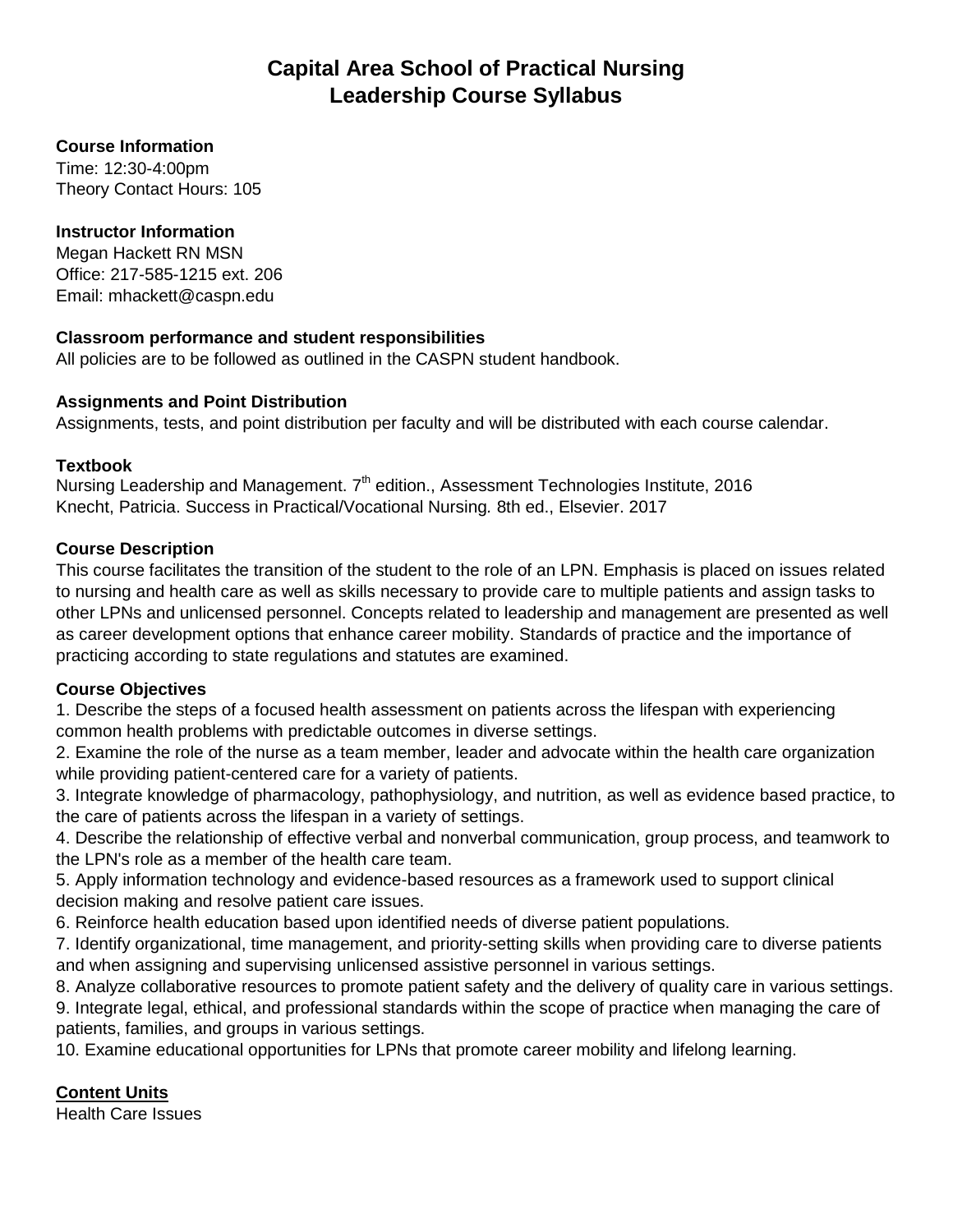## **Unit Objectives**

1. Discuss the etiology of the current nursing shortage, factors that affect its variability, and predict its course over the next decade.

2. Review financial reimbursement systems currently in place and examine cost containment measures that can be taken to control costs.

3. Examine system stressors such as chronic illness, technologically complex care, and poor patient outcomes and the effect they have on the provision and cost of health care.

4. Examine the current Healthy People document and its implications for the health care needs of society.

5. Review seminal documents such as IOM reports, National Patient Safety Goals, National Health Care Initiatives and other related documents in light of their recommendations for changes in the current health care system.

6. Discuss the challenges the health care industry faces in providing accessible, equitable care to U.S. citizens.

7. Explain how "parity" legislation protects the health care consumer.

## **Content Unit**

Organizational Issues

## **Unit Objectives**

1. Review the organizational chart of a health care organization and discuss its impact on the division of labor.

2. Examine the organizational chart in relation to its implications for organizational power, decision making, and professional control.

3. Identify the various levels of nursing management (upper, middle, lower) and their relationship to the management of a nursing unit.

4. Compare and contrast nursing care delivery models and their relationship to the roles of healthcare team members.

5. Examine the scope of practice in relation to the roles of RNs, LPN/LVNs and unlicensed personnel.

6. Discuss the responsibility of the nurse in reporting unprofessional behavior such as suspected substance abuse by employees, workplace violence, and sexual harassment.

## **Content Unit**

Employment Issues

## **Unit Objectives**

1. Discuss how a nursing shortage impacts the education and practice of nurses.

2. Identify the staff nurse's responsibility related to rejecting unsafe assignments.

3. Review organizational resources available and proper solicitation of these resources when issues related

to safe, ethical, and legal nursing practice arise.

## **Content Unit**

Transition Issues

## **Unit Objectives**

- 1. Describe the regulatory authority of state boards of nursing.
- 2. Determine how a state's nurse practice act drives nursing practice and determines its legal parameters.
- 3. Describe the process for obtaining employment.
- 4. Explore the process of transitioning to the role of new graduate and licensed nurse.
- 5. Discuss anticipated challenges related to the role of the new graduate.
- 6. Examine the process for obtaining licensure and requirements for renewal such as continuing education.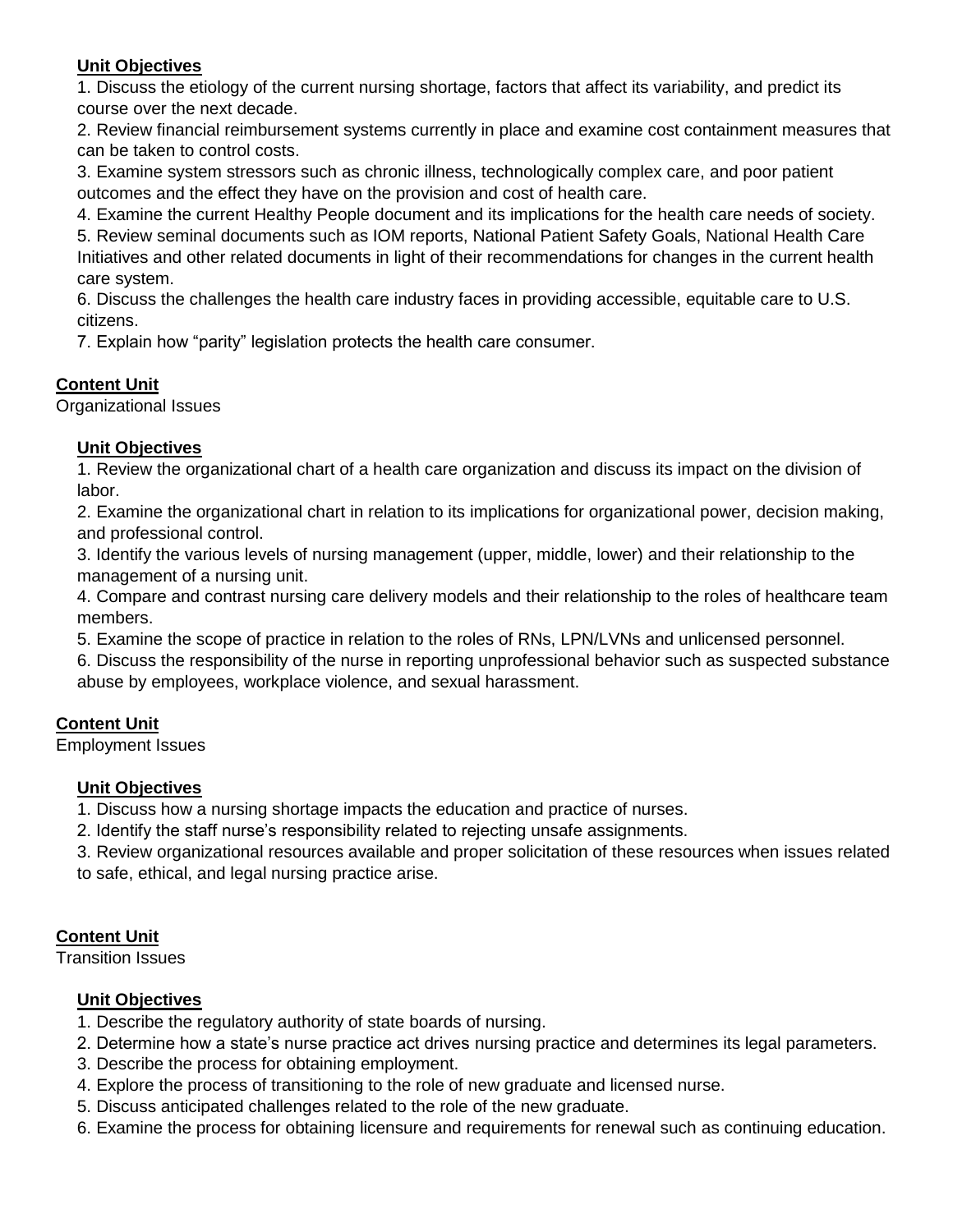7. List the national organizations that are available to LPNs/LVNs as well as specialty organizations that support specialized practice.

## **Content Unit**

Ethical Issues

## **Unit Objectives**

1. Integrate a code of ethics into practice when directly or indirectly providing patient care.

2. Develop awareness of personal values and the potential impact they have on patient care.

3. Identify regulatory acts and policies that protect a patient's right to confidentiality, informed consent, freedom from restraint, and self-determination.

4. Examine the relationship between the nurse as patient advocate and patient rights.

5. Explore the nursing challenges in assisting patients and their families as they deal with end of life issues.

6. Identify the role of the nurse in establishing and maintaining a "do not resuscitate" (DNR) or "allow natural death" (AND) status for a patient.

7. Discuss the legal and ethical implications of individual and societal access to genetic information.

## **Content Unit**

Legal Issues

## **Unit Objectives**

1. Examine the five elements of liability that constitute negligence.

2. Compare and contrast the torts of false imprisonment, assault, battery, and defamation.

3. Review HIPAA regulations and their relationship to proper maintenance of medical records and patient information.

4. Examine the role of institutional policies and procedures in establishing and guiding that institution's standards for patient care.

- 5. Identify the role of health care providers in obtaining informed consent.
- 6. Explore the purpose of incident reports as well as proper handling and disposition of these reports.
- 7. Identify the responsibility of the nurse in relation to mandatory reporting.

## **Content Unit**

Leadership vs. Management

## **Unit Objectives**

- 1. Compare and contrast the concepts of leadership and management.
- 2. Examine the difference between formal and informal leaders.
- 3. Review descriptions of various leadership styles and subsequent roles assumed by leaders.
- 4. Discuss the affiliation between leadership style and the employer and employee relationship.

## **Content Unit**

Power and influence

## **Unit Objectives**

- 1. Review the definitions for power and influence.
- 2. Discuss appropriate and inappropriate uses of power and influence.

3. Explore the feelings of powerlessness and empowerment by nurses and characteristics of work environments that contribute to each.

4. Discuss power-based strategies that LPNs/LVNs can employ.

## **Content Unit**

Group process and team building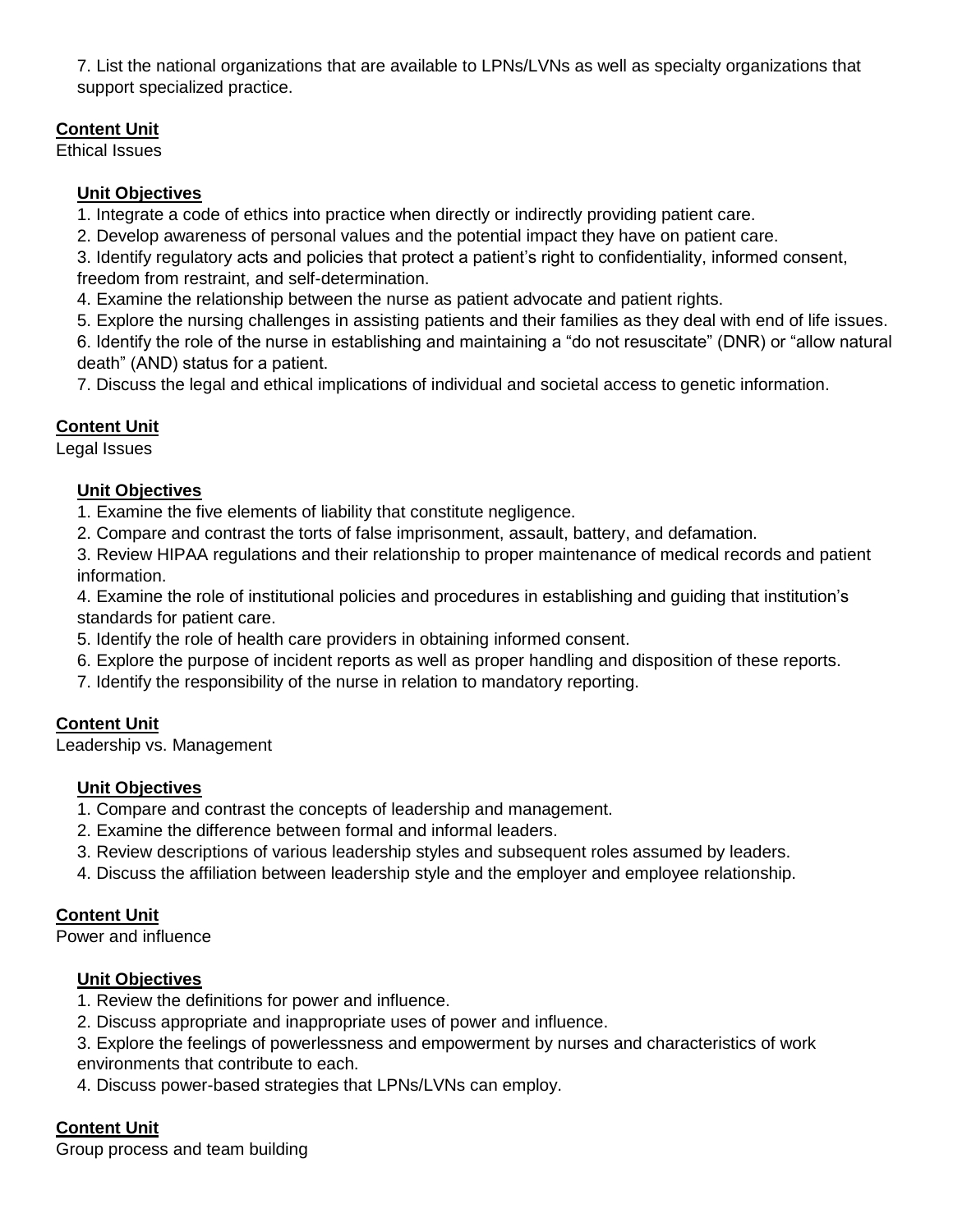#### **Unit Objectives**

- 1. Compare and contrast the definitions of groups and teams.
- 2. Examine the four stages of group development and various roles enacted by group members.
- 3. Practice group process skills needed to be an effective group leader.
- 4. Explore the concept of teamwork and its relationship to productivity and job satisfaction.
- 5. Determine team building strategies that foster cooperative teamwork.
- 6. Discuss the purpose of interdisciplinary teams and the role of the LPN/LVN.

#### **Content Unit**

Communication and Conflict Management

#### **Unit Objectives**

- 1. Determine communication skills/strategies needed when interacting with patients and families
- 2. Determine communication skills/strategies needed when interacting with subordinates and peers
- 3. Explore the use of proper channels of communication for managing practice and patient related issues in an organization.
- 4. Compare and contrast between assertive, passive, aggressive, and passive-aggressive communication
- 5. Examine various types of conflict and conflict management strategies.

#### **Content Unit**

Decision Making and Problem Solving

#### **Unit Objectives**

- 1. Compare and contrast the definitions of decision making and problem solving.
- 2. Discuss the relationship of decision making and problem solving to clinical judgment.
- 3. Apply the steps of the decision making process to a patient care issue.
- 4. Examine the role of group decision making and brainstorming when attempting to resolve practice or patient care related issues.

## **Content Unit**

Managing Time and Stress

#### **Unit Objectives**

- 1. Determine time savers and time wasters that support or interfere with good time management.
- 2. Discuss frameworks that can be used to help determine care related priorities.
- 3. Review guidelines for appropriate and effective delegation.
- 4. Examine personal use of organizational skills when providing patient care.

5. Discuss the various causes of occupational stress in nursing and strategies that can be used to minimize its effects.

6. Predict how role conflict and ambiguity can adversely affect a nurse's practice and job satisfaction.

7. List the causes and characteristics of burnout and strategies that can be used to reduce the likelihood of its development.

#### **Content Unit**

Change

#### **Unit Objectives**

1. Define organization change.

- 2. Compare and contrast planned and unplanned change.
- 3. Examine Lewin's change theory, its various stages, and the role played by driving and restraining forces.